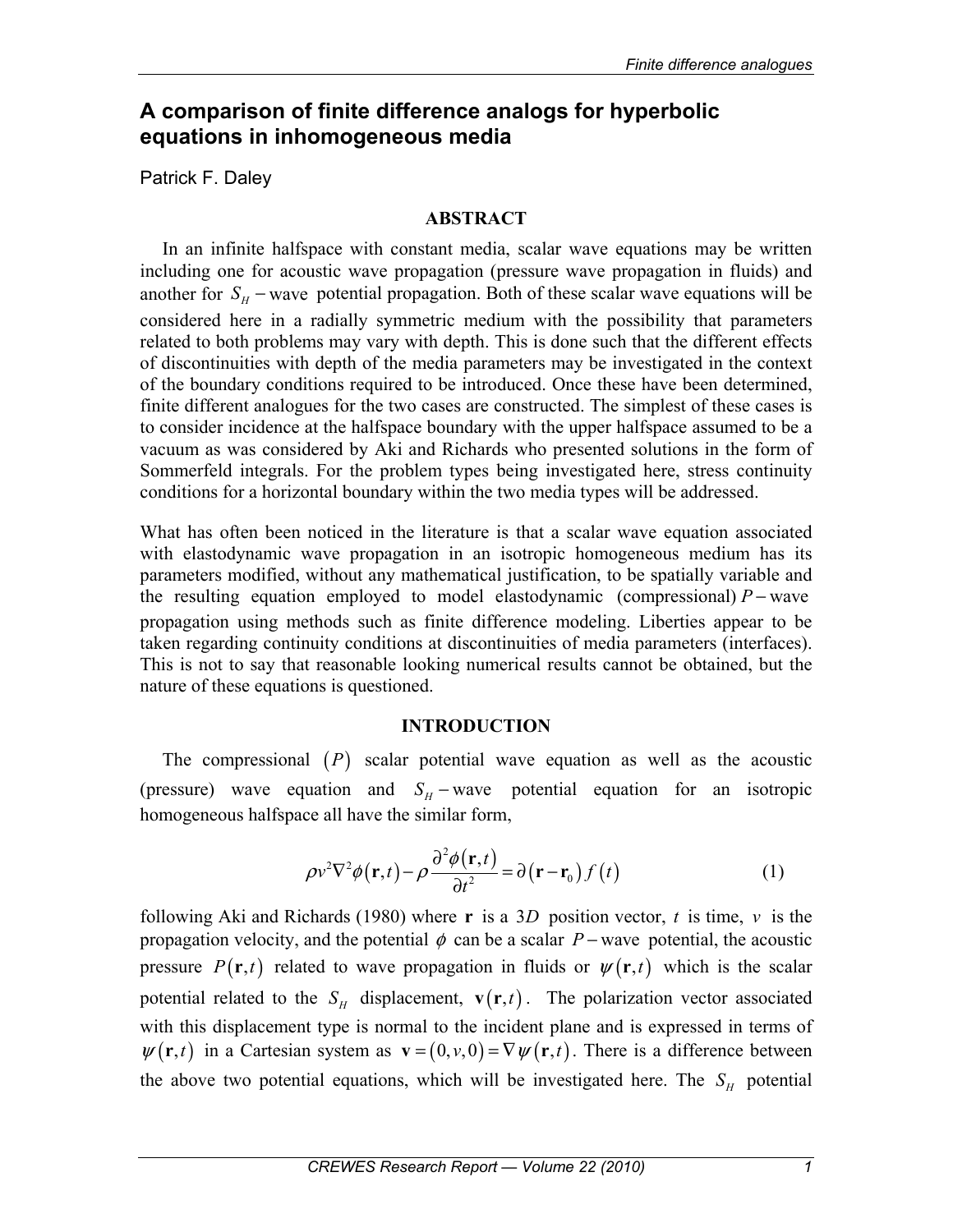equation is obtained by introducing the quantity  $\mathbf{v} = \nabla \times (0, 0, \psi)$  into the elastodynamic equation with spatially dependent Lamé coefficients and density with the result given in equation (3).

As the intent of this report is to address certain finite difference analogue matters related to discontinuities in the parameters  $(\alpha$  and  $\rho)$  in equation (1), it may be useful to refer to a relevant article in the literature. In Shuster's freely available  $P-S_v$  finite difference computer code for a 2*D* plane layered isotropic medium, the continuity equations involving particle displacements and stresses at the interfaces between two elastic media are explicitly introduced. There are numerous articles where establishing the continuity conditions is done in an explicit manner. The basis for the implicit establishment of continuity conditions is established using effective media parameters or harmonic averages of the media parameters.

The use of effective media parameters (harmonic averages) has been employed by numerous authors in finite difference modeling to account for continuity conditions at media parameter discontinuities (see for example, Boore, 1972; Schoenberg and Muir, 1989, Levander, 1988, Moczo, 1989, Zahradnik et al., 1993, Graves, 1996). It was shown by Zahradnik et al. (1993) that the effective media parameters (harmonic averages) provide a more accurate representation of the actual parameters in the region near media interfaces by appropriately satisfying the traction continuity condition across the interface. While the shear and bulk moduli employ harmonic averaging, arithmetic averaging of the density is most commonly used. It should be noted in the above that the interfaces lie along horizontal grid lines. The progression to interfaces specified along vertical grid lines follows. It appears to still be point of discussion as to how to properly deal with arbitrary media boundaries that do not lie along either vertical or horizontal grid lines. Anecdotally, results may apparently be improved to some extent by using 9 or 25 grid points centered on the grid point near which the boundary is at some angle with the finite difference grid. This is not usually a preferred option, being computationally intensive in space and run time.

#### **THEORY**

Consider a 2.5 dimensional radially symmetric coordinate system,  $(r, z)$ , in a halfspace  $z > 0$ . An explosive point source is located at  $\mathbf{r} = \mathbf{r}_0$ , the acoustic pressure equation (1) has the form for the acoustic wave equation with variable density may be written as

$$
K \nabla \left[ \frac{1}{\rho(\mathbf{r})} \nabla P(\mathbf{r}, t) \right] - \frac{\partial^2 P(\mathbf{r}, t)}{\partial t^2} = \delta(\mathbf{r} - \mathbf{r}_0) f(t)
$$
(2)

where  $K$  is the rigidity, which in the most general case could have a time dependence, but is not spatially dependent. The density,  $\rho(\mathbf{r})$ , is assumed to be spatially dependent such that spatial variations of  $\rho(\mathbf{r})$  specify the heterogeneities of the material properties of the medium.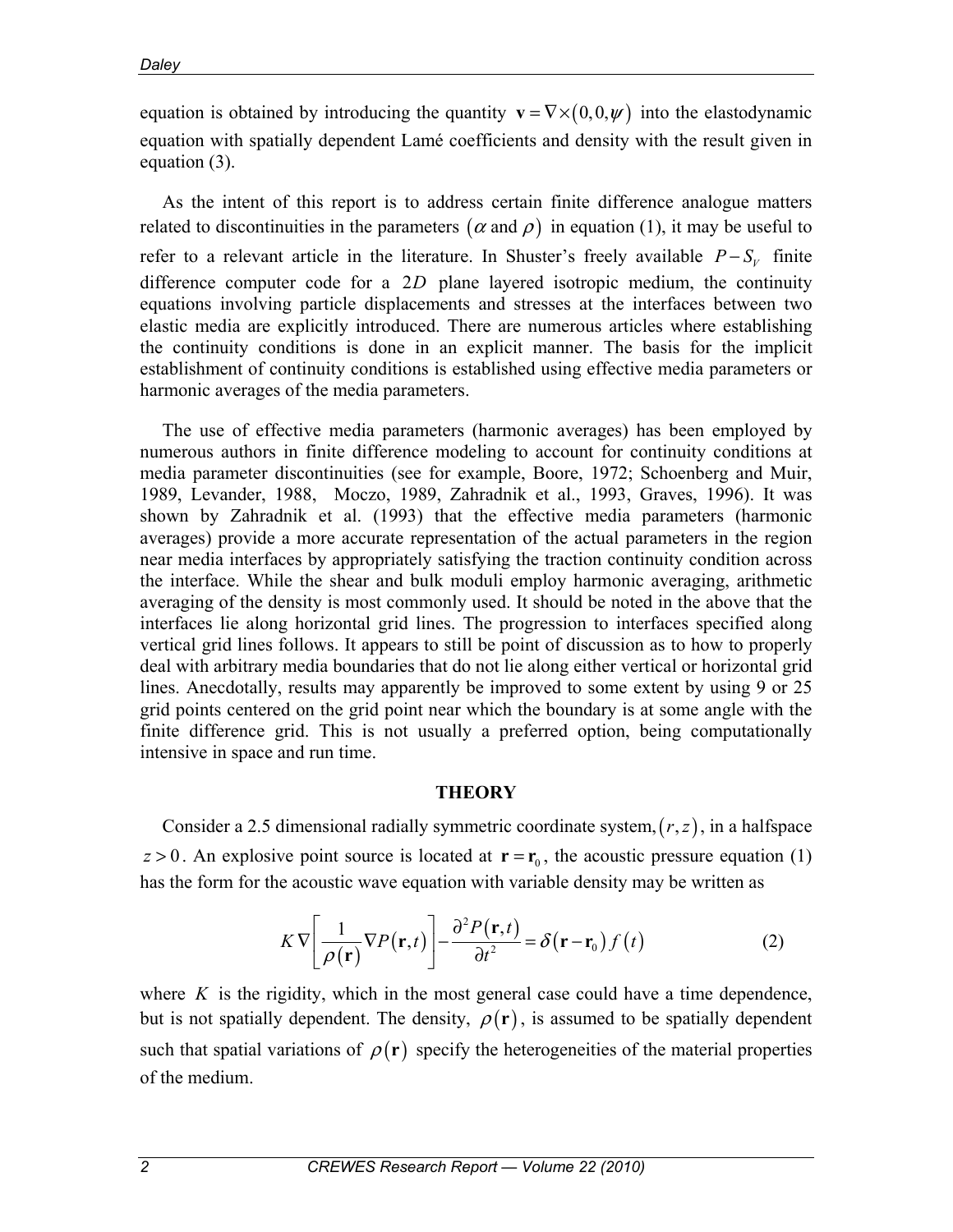Alternately, the  $S_H$  potential wave equation with a spatially variable Lamé's coefficient,  $\mu(\mathbf{r})$ , and density,  $\rho(\mathbf{r})$ , is given by

$$
\nabla \left[ \mu(\mathbf{r}) \nabla \psi(\mathbf{r}, t) \right] - \rho(\mathbf{r}) \frac{\partial^2 \psi(\mathbf{r}, t)}{\partial t^2} = \delta(\mathbf{r} - \mathbf{r}_0) f(t)
$$
(3)

The equations (2) and (3) fully specify an initial value problem if the values of  $\phi|_{t=0}$  and  $\partial \phi/\partial t|_{t=0}$  are indicated, usually as  $\phi|_{t=0} = \partial \phi/\partial t|_{t=0} = 0$ , where  $\phi$  may be either the acoustic pressure,  $P(\mathbf{r}, t)$  or the shear wave potential,  $\psi(\mathbf{r}, t)$ .

The reason for writing equations (2) and (3) in the forms above rather than as something similar to equation (1) is so that if they are to be employed in modeling using finite difference methods, boundary conditions, at least at horizontal and vertical grid planes, are satisfied implicitly. The rationale for this is to satisfy the physical laws used in their derivation. Discussions of this topic for the  $S_H$  problem appear in a number of works such as Alterman and Karal (1968), Boore (1972), Kelly et al. (1976), Kummer and Behle (1982), Kummer et al. (1987), Moczo (1989) and Zahradnik et al. (1993), among others. Acoustic wave propagation is also addressed in many works. However, the paper by Sochacki et al. (1991) contains a more than acceptable treatment and cites a variety of related works.

It will now be convenient to return to equation (1) and as the velocity has been assumed spatially invariant, a finite Hankel transform (Appendix A and Mikhailenko, 1985,1988) will be applied to remove the radial component for the time being, leaving a problem in depth and time as follows

$$
-\zeta_n^2 \rho \alpha^2 \phi + \rho \alpha^2 \frac{\partial^2 \phi}{\partial z^2} - \rho \frac{\partial^2 \phi}{\partial t^2} = \frac{\delta(z - z_0)}{2\pi} f(t)
$$
 (4)

This form of the scalar wave equation appears in the geophysical literature on a regular basis, often with the assumption that the elastic parameters (velocity) are spatially dependent. As equations (2) and (3) appear in a manner that adheres to the physical principles from which they were derived, the question is what set of physical conditions were initially used to arrive at equation (4) having the form

$$
-\zeta_n^2 \rho(z)\alpha^2(z)\phi + \rho(z)\alpha^2(z)\frac{\partial^2 \phi}{\partial z^2} - \rho(z)\frac{\partial^2 \phi}{\partial t^2} = \frac{\delta(z-z_0)}{2\pi}f(t)
$$
 (5)

In addition, what form of finite difference analogue with respect to the *z* (depth) coordinate would adequately satisfy these physical principles? This is apparently a set of two coupled questions in two unknown answers. The most direct route (letting  $\rho \alpha^2 = \zeta$ ) would be to use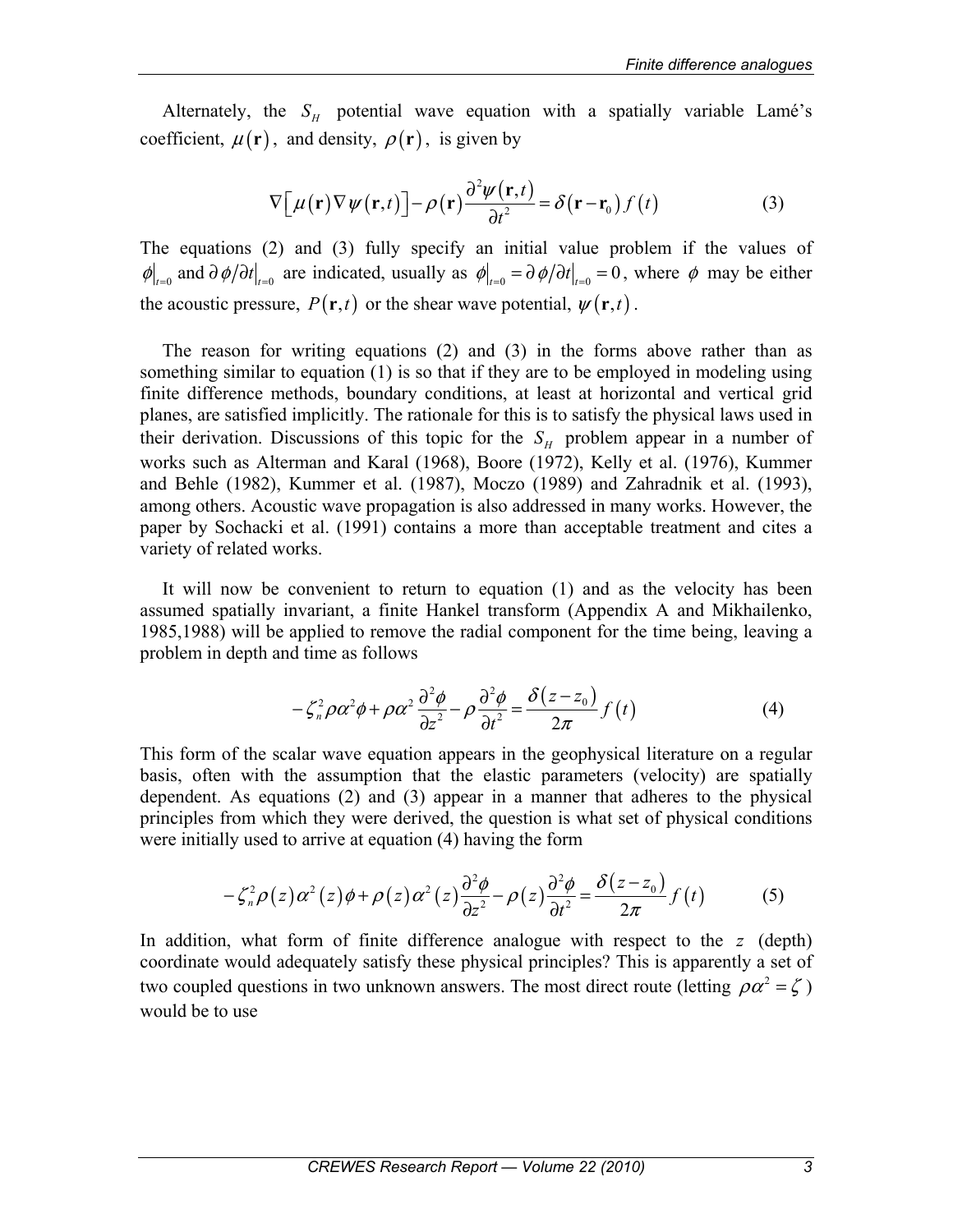*Daley* 

$$
\zeta(z)\frac{\partial^2 \phi}{\partial z^2} \approx \zeta_n \left( \frac{\phi_{n+1} - 2\phi_n + \phi_{n-1}}{\left(\Delta z\right)^2} \right) \tag{6. a}
$$

or possibility

$$
\zeta(z)\frac{\partial^2 \phi}{\partial z^2} \approx \left(\frac{\zeta_{n+1/2} + \zeta_{n-1/2}}{2}\right) \left(\frac{\phi_{n+1} - 2\phi_n + \phi_{n-1}}{(\Delta z)^2}\right)
$$
(6.b)

or even

$$
\zeta(z)\frac{\partial^2 \phi}{\partial z^2} \approx \left(\frac{\overline{\zeta}_{n+1/2} + \overline{\zeta}_{n-1/2}}{2}\right) \left(\frac{\phi_{n+1} - 2\phi_n + \phi_{n-1}}{(\Delta z)^2}\right). \tag{6.c}
$$

where  $\left[ \zeta_{n+1/2}(z) + \zeta_{n-1/2}(z) \right] / 2 = \left[ \zeta_{n+1}(z) + 2 \zeta_n(z) + \zeta_{n-1}(z) \right] / 4$  and the harmonic average quantities,  $\overline{\zeta}_{n \pm 1/2}(z)$ , are defined below.

Another possibility might be to emulate equations (2) and (3), using less than mathematically rigorous methods, to initially obtain

$$
\overline{\zeta}(z)\frac{\partial^2 \phi}{\partial z^2} \approx \frac{\overline{\zeta}(z)}{\Delta z} \left[ \left( \frac{\phi_{n+1} - \phi_n}{\Delta z} \right) - \left( \frac{\phi_n - \phi_{n-1}}{\Delta z} \right) \right]
$$
(7)

where  $\overline{\zeta}(z)$  is the harmonic average of  $\zeta(z)$ . An analogue for the quantity  $\overline{\zeta}(z)$  may be introduced into equation (7) resulting in

$$
\overline{\zeta}(z)\frac{\partial^2 \phi}{\partial z^2} \approx \frac{1}{\Delta z} \left[ \left( \frac{\phi_{n+1} - \phi_n}{\Delta z} \right) \overline{\zeta}_{n+1/2}(z) - \left( \frac{\phi_n - \phi_{n-1}}{\Delta z} \right) \overline{\zeta}_{n-1/2}(z) \right]
$$
  

$$
\approx \frac{\overline{\zeta}_{n+1/2}(z)\phi_{n+1} - \left( \overline{\zeta}_{n+1/2}(z) + \overline{\zeta}_{n-1/2}(z) \right) \phi_n + \overline{\zeta}_{n-1/2}(z) \phi_{n-1}}{\left( \Delta z \right)^2}
$$
(8)

where the harmonic average terms  $\overline{\zeta}_{n \pm 1/2}(z)$  are defined as

$$
\overline{\zeta}_{n+1/2}(z) \approx \left[ \frac{1}{2} \left( \frac{1}{\zeta_{n+1}} + \frac{1}{\zeta_n} \right) \right]^{-1} = \frac{2\zeta_{n+1}\zeta_n}{\zeta_{n+1} + \zeta_n} = \chi_{n+1}
$$
(9)

and

$$
\overline{\zeta}_{n-1/2}(z) \approx \left[ \frac{1}{2} \left( \frac{1}{\zeta_n} + \frac{1}{\zeta_{n-1}} \right) \right]^{-1} = \frac{2\zeta_n \zeta_{n-1}}{\zeta_n + \zeta_{n-1}} = \chi_{n-1}
$$
(10)

respectively. This manner of obtaining a finite difference analog for the differential term in *z* , as shown above, results in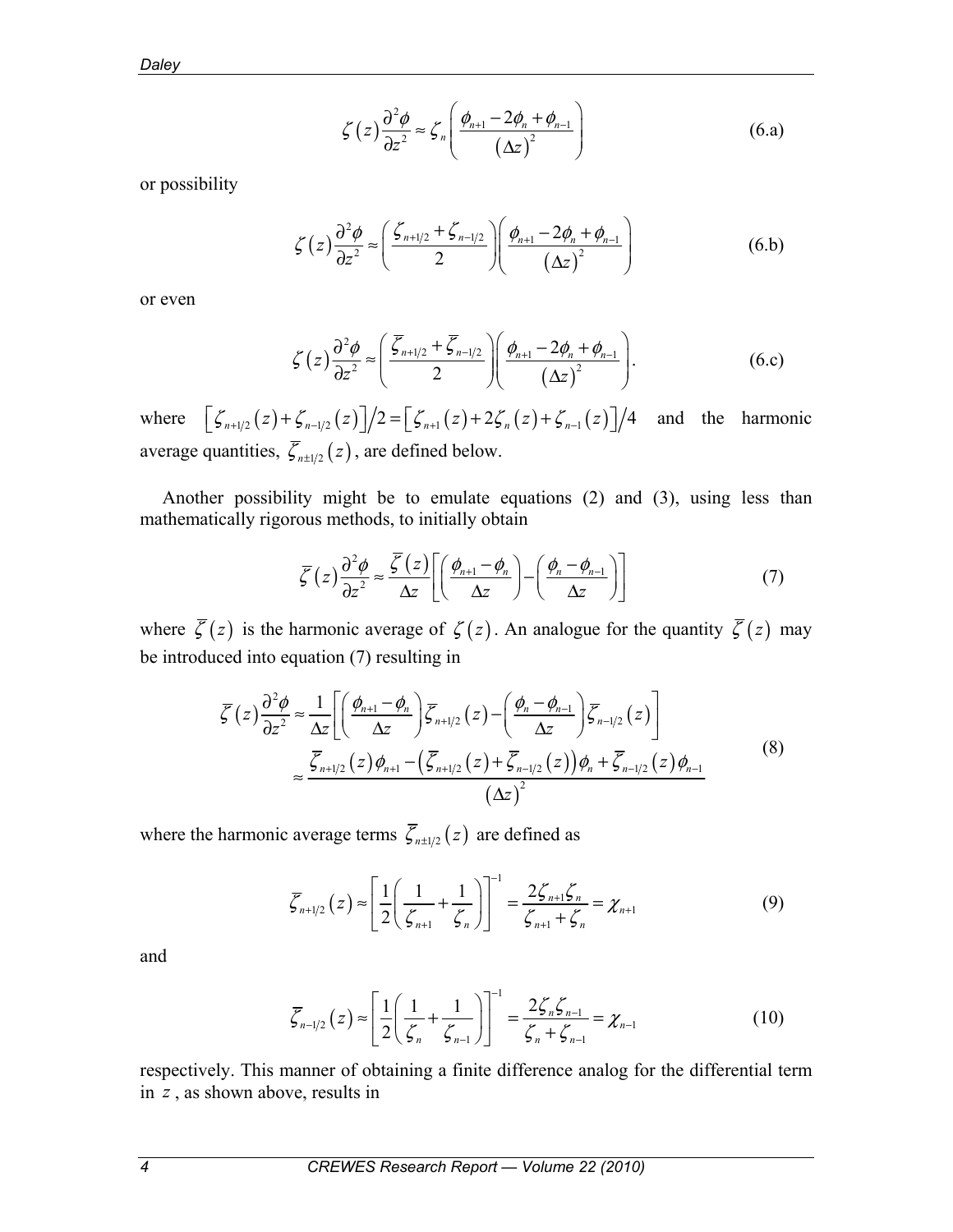$$
\frac{1}{\Delta z} \left[ \left( \frac{\phi_{n+1} - \phi_n}{\Delta z} \right) \chi_{n+1} - \left( \frac{\phi_n - \phi_{n-1}}{\Delta z} \right) \chi_n \right] = \frac{\chi_{n+1} \phi_{n+1} - (\chi_{n+1} + \chi_n) \phi_n + \chi_n \phi_{n-1}}{\left( \Delta z \right)^2} \,. \tag{11}
$$

It remains to be determined what this means. Assume that  $\phi = Ae^{i\omega t - i\omega \xi z}$  with  $\xi = (\alpha^{-2} - p^2)^{1/2}$ , p – horizontal component of the slowness vector, and that in a manner similar at least to the  $S_H$  that at some horizontal plane where the velocity is discontinuous that the condition (" $-$ " just above discontinuity and "+" just below discontinuity)

$$
\left[\rho\alpha^2(z)\frac{\partial\phi}{\partial z}\right]_-=\left[\rho\alpha^2(z)\frac{\partial\phi}{\partial z}\right]_+.
$$
 (12)

so that

$$
\rho \alpha^2 (z_-) \xi_- A_- = \rho \alpha^2 (z_+) \xi_+ A_+ \quad \to \quad \rho \alpha (z_-) \cos \theta_- A_- = \rho \alpha (z_+) \cos \theta_+ A_+ . \tag{13}
$$

as using the standard definition of *p*, then  $\cos \theta = (1 - \alpha^2 p^2)^{1/2}$ . Upon reviewing the text of Aki and Richards (1980) this may be taken to be some modified form of *P* − wave normal stress, yielding an expression very similar to that resulting when considering the  $S_H$  problem (Zhahradnik et al., 1993)

$$
\rho(z_{-})\alpha(z_{-})\cos\theta_{-}A_{-} = \rho(z_{+})\alpha(z_{+})\cos\theta_{+}A_{+}.
$$
 (14)

This formula, as is shown in the next section, would produce results that are not what would be expected for *P* − wave propagation.

In the case of a plane wave incident from the  $(-)$  medium,  $A = -R$  and  $A = T$ , where R and T are the  $S_H$  (plane wave) reflection and transmission coefficients. The additional equation required to solve for *R* and *T* is the continuity of the scalar potential given as  $1 + R = T$ . For comparison purposes (Brekhovskikh, 1980), the acoustic pressure wave is afforded a similar treatment as above so that

$$
\left[\frac{1}{\rho(z)}\frac{\partial\phi}{\partial z}\right]_A = \left[\frac{1}{\rho(z)}\frac{\partial\phi}{\partial z}\right]_A.
$$
 (15.a)

$$
\left[\frac{1}{\rho(z)}\xi\right]A_{-}=\left[\frac{1}{\rho(z)}\xi\right]_{+}A_{+},\quad \xi=\left(\alpha^{-2}-p^{2}\right)^{1/2}.
$$
 (15.b)

$$
\left[\frac{\cos\theta}{\rho(z)\alpha(z)}\right]_A = \left[\frac{\cos\theta}{\rho(z)\alpha(z)}\right]_A.
$$
 (15.c)

$$
\rho(z_+) \alpha(z_+) \cos \theta_- A_- = \rho(z_-) \alpha(z_-) \cos \theta_+ A_+.
$$
 (15.d)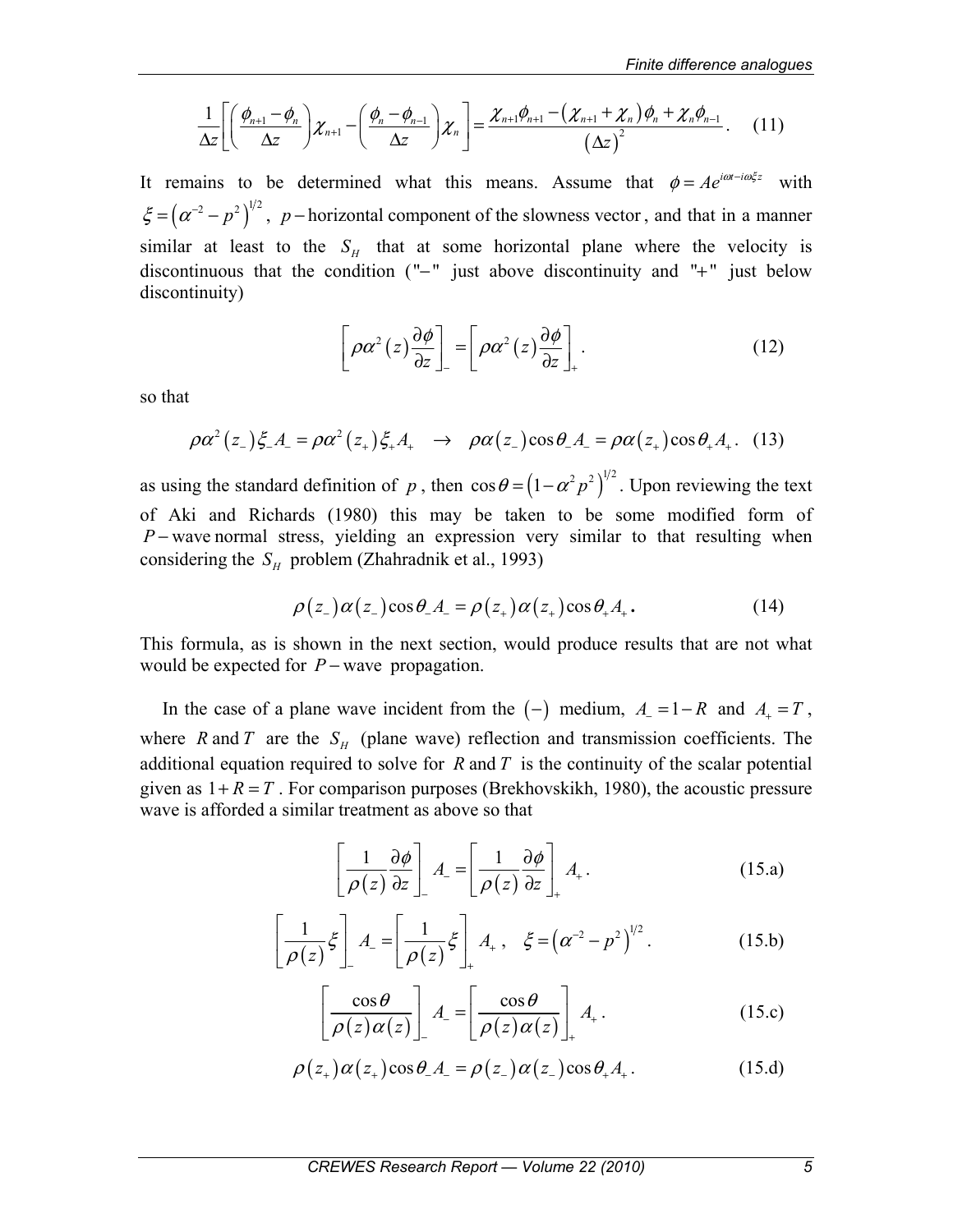which differs from equation (14). In fact, with the added condition given above, the reflection coefficient obtained is equivalent to the elastic PP coefficient in Aki and Richards (1980) in the limit  $\beta_i \rightarrow 0$ ,  $\beta_j$  being the shear wave velocities. As in the previous case, continuity of pressure requires that  $1 + R = T$ , which is the other condition required to fully specify the coefficient problem at the interface between two acoustic (fluid) media. At this point, it might be useful to conduct finite difference numerical experiments using the radially transformed equations of the acoustic wave equation, the scalar pressure wave equation, and the  $S_H$  – wave potential equation.

It should be mentioned that the finite difference analogue given in equation (8) may be obtained using the standard method of finite difference analysis (equation B.11) that may be found in many publications on this topic (for example, Mitchell, 1969 or Ames, 1969) and is reviewed briefly in Appendix B for completeness.

### **NUMERICAL RESULTS**

One *FD* program was written with several different internal routines to model the different analogues given above. The results obtained with this software for a simple plane layered model will be compared together with comparisons based on other, less accurate methods such as Asymptotic Ray Theory (ART). The model chosen was such that ART could be used in this study without overly compromising its terms of validity.

However, it maybe useful to return first to plane wave reflection coefficients, specifically the acoustic pressure *PP* reflection coefficient and the scalar potential  $S_H$ reflection coefficient at plane interfaces between two media. The acoustic pressure *PP* coefficient obtained from Brekhovskikh (1980) produces the same results if the elastodynamic *PP* reflection coefficient from Aki and Richards (1980) is cautiously used by (numerically) letting the shear wave velocities in both media tend to zero  $(\beta_1 = \beta_2 \rightarrow 0)$ . A more rigorous theoretical pursuit of this indicates that these are equal in the preceding shear wave velocity limit. The *PP* and  $S_H S_H$  reflection coefficients (amplitude and phase versus incident angle) are shown in Figures (1) and (2). More discussion is contained in the related figure captions. It is evident that they are quite different especially in the sub-critical region, which is of interest in hydrocarbon seismic prospecting.

For the synthetic trace modeling a single program with two functions was written, where the first function employed equation (6.a) for the acoustic wave, and equation (11) for  $S_H$  wave propagation. The disparity in the results for each of these cases may be seen by comparing Figures (3) and (4).

The simple model of a layer over a halfspace chosen to compare the finite difference methods is defined in Table 1. Both the source and receivers are placed at the surface with the plane interface located at a depth of 7.5 $WL$ . The acoustic and  $S_H$  wave velocities are both  $1WL/T$  (*Wavelength / Period*) and  $1.5WL/T$  in the halfspace. A *WL* (*Wavelength*) and a *T* (*Period*) are defined relative to a 1500 $m/s$  surface layer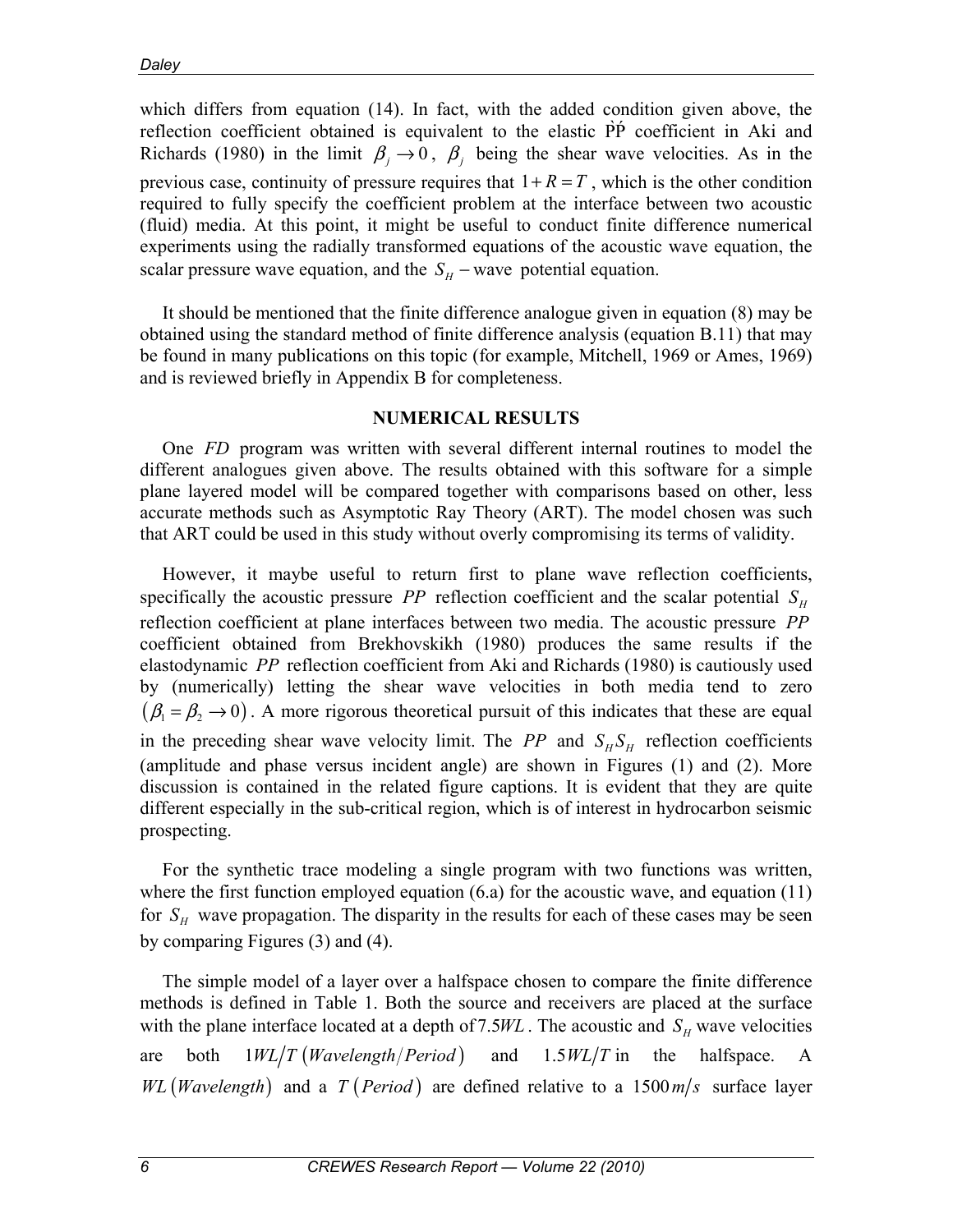velocity and a source pulse predominant frequency of  $30Hz$ . The densities in the layer and halfspace are  $2.0 \text{ gm/cm}^3$  and  $2.2 \text{ gm/cm}^3$ , respectively. The receiver offset range is from  $(0 \text{ to } 650m; 0 \text{ to } 22.5WL)$  at increments of  $10m (0.346WL)$ . The zero point crossing of the  $S_H S_H$  reflection coefficient is located at an offset of approximately  $202.5 m (7WL)$ . The critical point in both cases is at an offset of about 390 $m (13.5 WL)$ . The band limited source wavelet is of the Gabor type. The synthetic traces for these two cases are shown in Figures 3 and 4. As the finite difference scheme is only in the vertical  $(z)$  direction and time, 40 points per wavelength were used in the computations.

### **CONCLUSIONS**

Some concepts of finite difference theory for wave propagation in acoustic and elastic  $(S_H)$  media were presented. This was done within a hybrid finite difference framework. The finite difference problem consisted of only the depth spatial variable  $(z)$  and time. Marginally different finite difference analogues for the second derivative of the potentials ( $P \text{ or } S_H$ ) with respect to ( $z$ ) were used with noticeable results which were presented graphically. The extension of what was determined in this simplistic study, to more complicated situations involving hyperbolic systems of partial differential equations, should not be ignored.

### **ACKNOWLEDGEMENTS**

The support of the sponsors of CREWES is duly noted. The author also receives financial assistance from NSERC through operating and strategic grants held by Professors E.S. Krebes, L.R. Lines and G. F. Margarve.

#### **REFERENCES**

- Abramowitz, M. and Stegun, I.A. 1980, Handbook of mathematical functions, U.S. Government Printing Office, Washington.
- Aki K. and Richards P.G., 1980, Quantitative Seismology, W.H. Freeman and Company, San Francisco.
- Alterman, Z. and F. C. Karal (1968). Propagation of elastic waves in layered media by finite-difference methods, Bull. Seism. Soc. Am. 58, 367-398.
- Ames, W.F., 1969, Numerical Methods for Partial Differential Equations, Barnes & Noble, New York.
- Boore, D. M., 1972, Finite-difference methods for seismic wave propagation in heterogeneous materials, in Methods in Computational Physics, Vol. 11, B. A. Bolt (Editor), Academic Press, New York.

Brekhovskikh, L.M., 1980, Waves in layered media, Academic Press.

- Cerjan, C., Kosloff, D., Kosloff, R. and Reshef, M., 1985, A nonreflecting boundary condition for discrete acoustic and elastic wave equations, Geophysics, 50, 705-708.
- Červený, V. and Ravindra, R. 1970, Theory of seismic head waves, University of Toronto Press, Toronto.
- Červený, V. and Hron, F., 1980, The ray series method and dynamic ray tracing for three dimensional inhomogeneous media, Bulletin of the Seismological Society of America, 70, 47-77.
- Červený, V., 2001, Seismic Ray Theory, Cambridge University Press, Cambridge.
- Clayton, R. and Engquist, B, 1977, Absorbing boundary conditions for acoustic and elastic wave equations, Bulletin of the Seismological Society of America, 67, 1529–1540.
- Hron, F. and Kanasewich, E.R., 1971, Synthetic seismograms for deep seismic sounding studies, Bulletin of the Seismological Society of America, 61, 1169-1200.
- Graves, R.W., 1996. Simulating seismic wave propagation in 3d elastic media using staggered-grid finite difference, Bulletin of the Seismological Society of America 86, 1091–1106.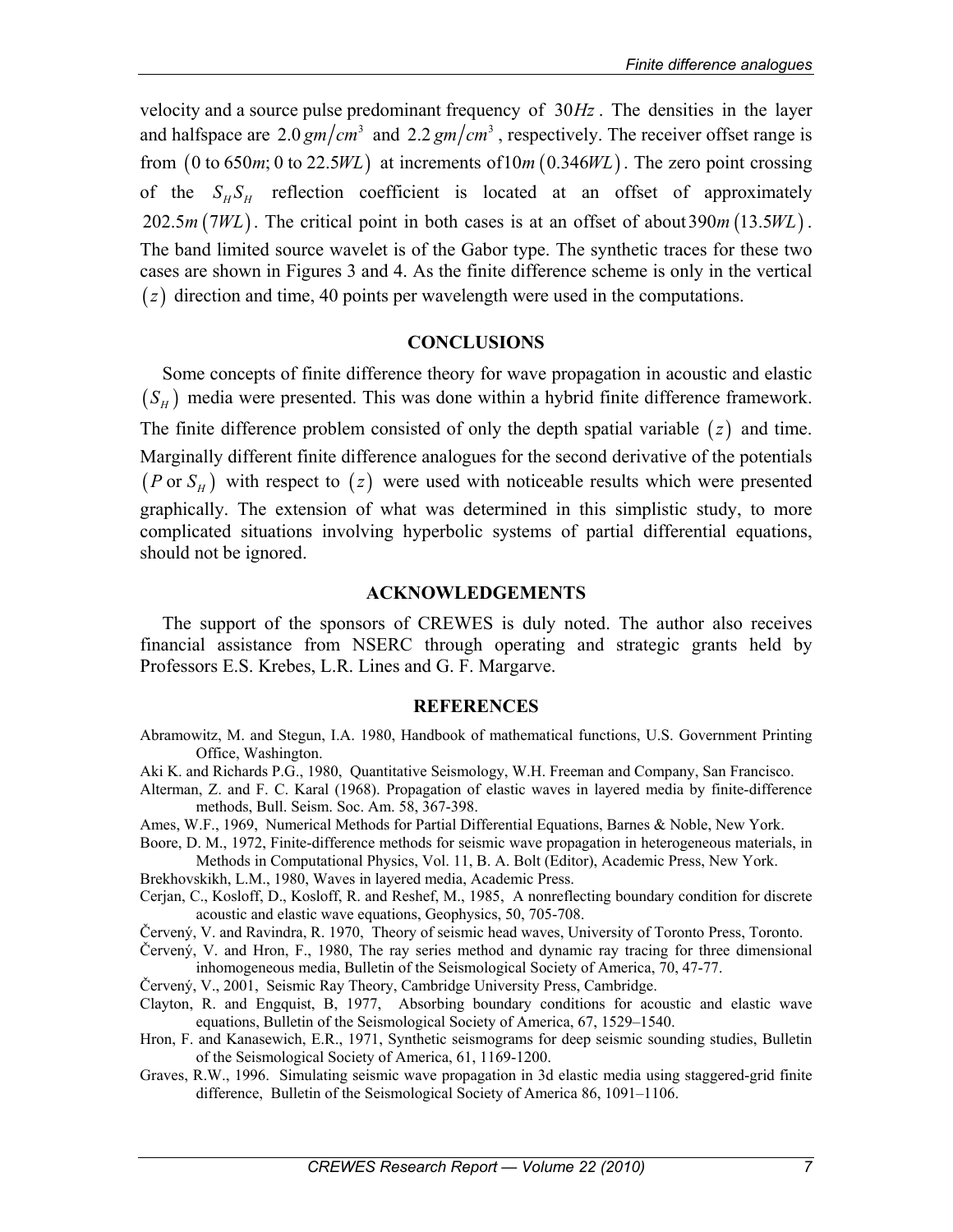- Kelly, K.R., Ward, R. W. Treitel, S. and R. M. Alford (1976). Synthetic seismograms: a finite-difference approach, Geophysics 41, 2-27.
- Kummer, B. and A. Behle (1982). Second-order finite-difference modeling of SH wave propagation in laterally inhomogeneous media, Bull. Seism. Soc. Am. 72, 793-808.
- Kummer, B., Behle, A. and Dorau, F. 1987, Hybrid modeling of elastic wave propagation in two dimensional laterally inhomogeneous media, Geophysics 52, 765-771.
- Levander, A. R., 1988, Fourth-order finite-difference P-SV seismograms, Geophysics, 53, 1425–1435.
- Mikhailenko, B.G., 1985, Numerical experiment in seismic investigation, Journal of Geophysics, 58, 101- 124.
- Mikhailenko, B.G., 1988, Seismic fields in complex media, Academy of Sciences of the U.S.S. R., Siberian Division, (in Russian).
- Mitchell, A.R., 1969, Computation Methods in Partial Differential Equations, John Wiley & Sons, Inc.
- Moczo, P., 1989, Finite-difference technique for SH-waves in 2-D media using irregular grids application to the seismic response problem, Geophysical Journal International, 99, 321-329.
- Moczo, P., Kristek, J., Vavrycuk, V., Archuleta, R.J., Halada, L., 2002, Third heterogeneous staggered-grid finite-difference modeling of seismic motion with volume harmonic and arithmetic averaging of elastic moduli and densities, Bulletin of the Seismological Society of America, 92, 3042–3066.
- Reynolds, A.C., 1978, Boundary conditions for the numerical solution of wave propagation problems, Geophysics, 43, 1099-1110.
- Schoenberg, M., and Muir, F., 1989, A calculus for finely layered anisotropic media, Geophysics, 54, 581– 589.
- Sneddon, I.A, 1995, Fourier Transforms, Dover Publications, New York.
- Sochacki, J. S., George, J. H., Ewing, R. E. and Smithson, S. B. 1991, Interface conditions for acoustic and elastic wave propagation, Geophysics 56, 168-181.
- Zahradnik, J., Moczo, P. and F. Hron, 1993, Testing four elastic finite difference schemes for behavior at discontinuities, Bulletin of the Seismological Society of America, 83, 107-129.

#### **APPENDIX A: FINITE INTEGRAL TRANSFORMS**

Although the following finite integral transform methods may be found in the literature (Sneddon, 1972, for example), it was felt that for completeness they should be included here, at least in an abbreviated theorem formulation. The finite Hankel transform of the first kind is a direct application of the following theorem.

Theorem 1: If  $f(x)$  satisfies Dirichlet's conditions in the interval  $(0, c)$  and if its Hankel transform in that range is defined to be

$$
H_{\mu}\left[f(x)\right] \equiv F\left(\xi_{j}\right) = \int_{0}^{a} x f(x) J_{\mu}\left(\xi_{j} x\right) dx \tag{A.1}
$$

where  $\xi$  is a root of the transcendental equation

$$
J_{\mu}\left(\xi_{j}c\right) = 0\tag{A.2}
$$

then, at any point in the interval  $(0, a)$  at which the function  $f(x)$  is continuous,

$$
f(x) = \frac{2}{c^2} \sum_{j=1}^{\infty} F(\xi_j) \frac{J_{\mu}(\xi_j x)}{\left[J_{\mu+1}(\xi_j c)\right]^2}
$$
 (A.3)

where the sum is taken over all the positive roots of equation  $(A.2)$ .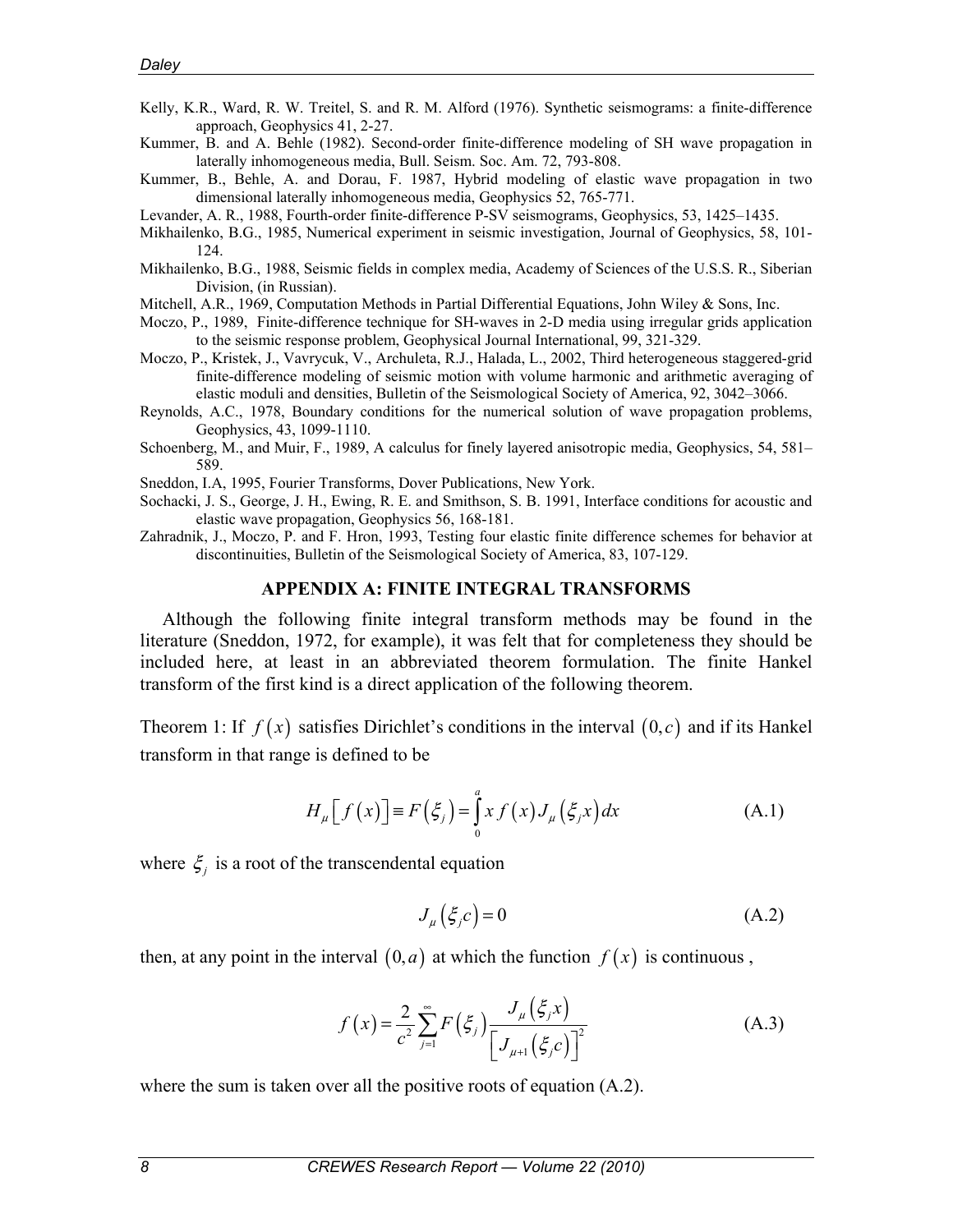# **APPENDIX B: FINITE DIFFERENCE ANALOGUE**

For determining the finite difference analogue in the case of an operation of the type

$$
\frac{\partial}{\partial z} \left[ \lambda(z) \frac{\partial \phi(z)}{\partial z} \right] \tag{B.1}
$$

let

$$
w(z) = \lambda(z) \frac{\partial \phi(z)}{\partial z}
$$
 (B.2)

or equivalently

$$
w(z)\frac{\partial z}{\partial(z)} = \partial\phi(z)
$$
 (B.3)

which may be written as

$$
w_{n-1/2} \int_{z_{n-1}}^{z_n} \frac{dz}{\lambda(z)} = \phi_n - \phi_{n-1}
$$
 (B.4)

or

$$
w_{n-1/2} = \left(\phi_n - \phi_{n-1}\right) \left[ \int_{z_{n-1}}^{z_n} \frac{dz}{\lambda(z)} \right]^{-1} \tag{B.5}
$$

In a similar manner

$$
w_{n+1/2} \int_{z_n}^{z_{n+1}} \frac{dz}{\lambda(z)} = \phi_{n+1} - \phi_n
$$
 (B.6)

or

$$
w_{n+1/2} = (\phi_{n+1} - \phi_n) \left[ \int_{z_n}^{z_{n+1}} \frac{dz}{\lambda(z)} \right]^{-1}
$$
 (B.7)

so that

$$
\frac{\partial w(z)}{\partial z} = \frac{\partial}{\partial z} \left[ \lambda(z) \frac{\partial \phi(z)}{\partial z} \right]
$$
 (B.8)

whose finite difference analogue is of the form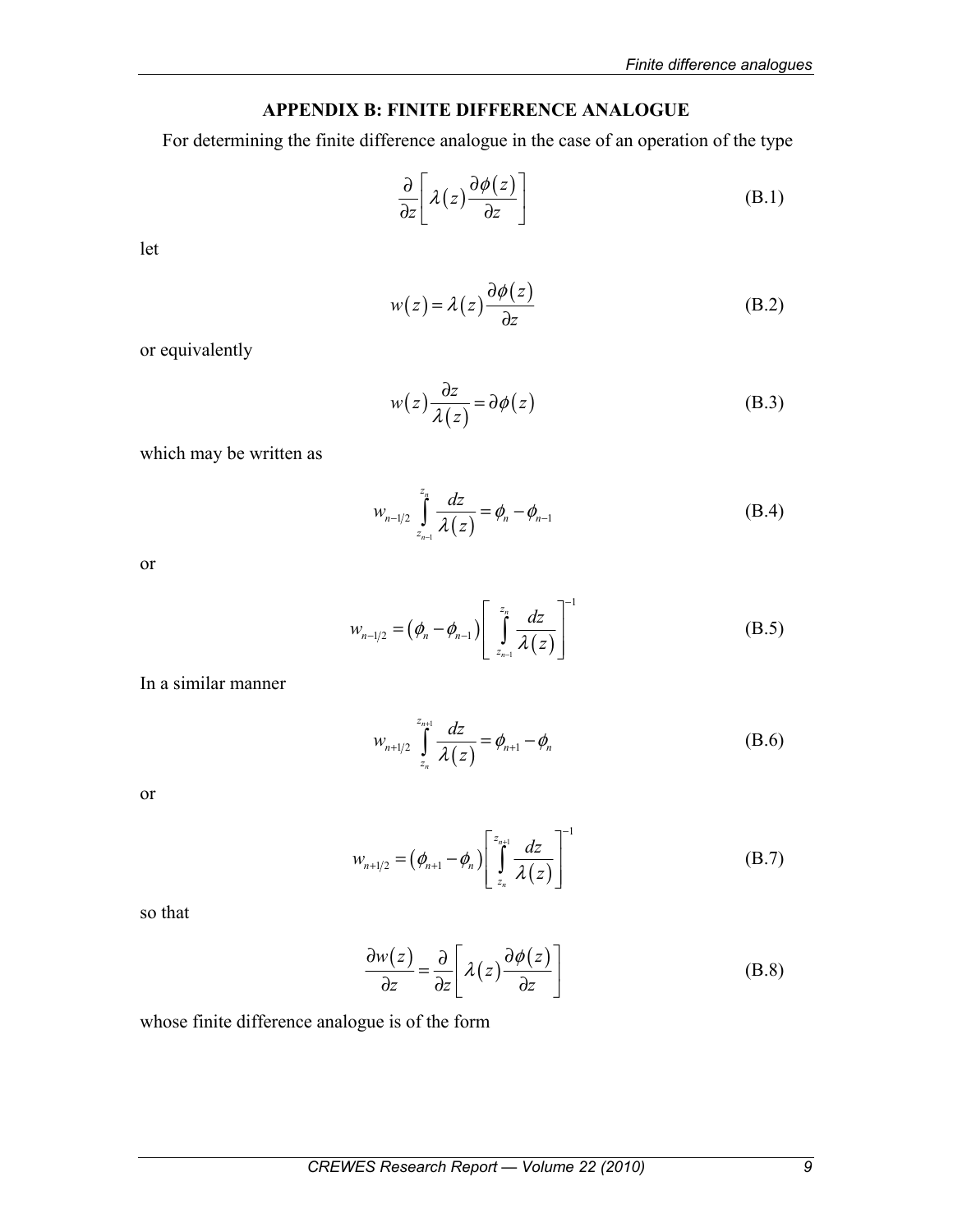*Daley* 

$$
\frac{\partial w(z)}{\partial z} \approx \frac{\left(w_{n+1/2} - w_{n-1/2}\right)}{\Delta z}
$$
(B.9)

which in terms of  $\lambda(z)$  and  $\phi_n$  has the form

$$
\frac{\partial}{\partial z}\left[\sigma(z)\frac{\partial\phi(z)}{\partial z}\right] \approx \frac{(\phi_{n+1}-\phi_n)}{(\Delta z)^2}\left[\frac{1}{\Delta z}\int_{z_n}^{z_{n+1}}\frac{dz}{\sigma(z)}\right]^{-1} - \frac{(\phi_n-\phi_{n-1})}{(\Delta z)^2}\left[\frac{1}{\Delta z}\int_{z_{n-1}}^{z_n}\frac{dz}{\sigma(z)}\right]^{-1}.
$$
 (B.10)

From this it follows that

$$
\frac{\partial}{\partial z}\left[\lambda(z)\frac{\partial\phi(z)}{\partial z}\right] \approx \frac{\chi_{n+1}\phi_{n+1} - (\chi_{n+1} + \chi_n)\phi_n + \chi_n\phi_{n-1}}{(\Delta z)^2}
$$
(B.11)

where the  $\chi_k$  are obtained as

$$
\chi_{k} = \left[\frac{1}{\Delta z} \int_{z_{k-1}}^{z_{k}} \frac{dz}{\lambda(z)}\right]^{-1} = \frac{2\lambda_{k}\lambda_{k-1}}{\lambda_{k} + \lambda_{k-1}}
$$
(B.12)

using the trapezoidal numerical integration scheme.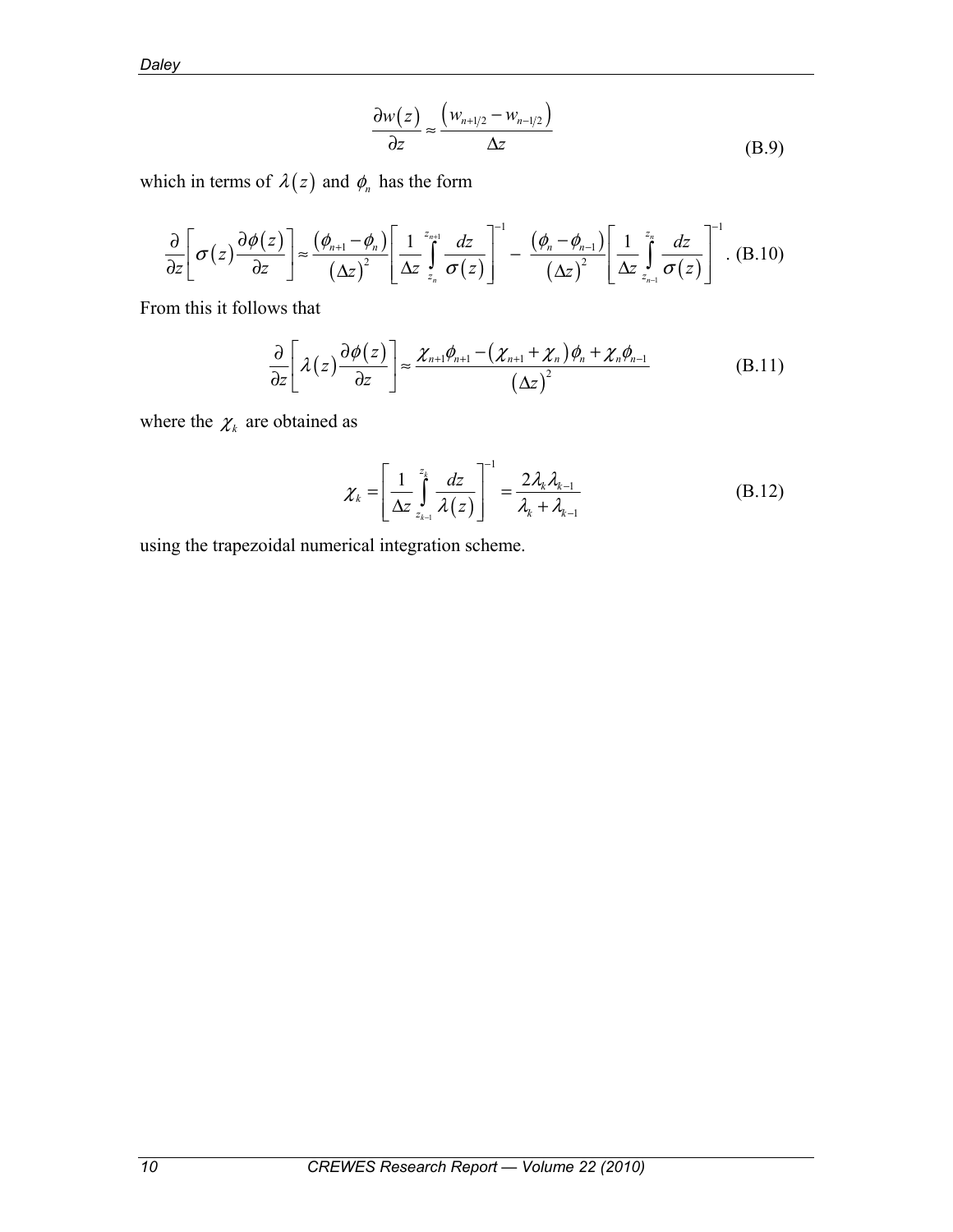

**FIG. 1.** The acoustic *PP* reflection coefficient at an interface between two acoustic media using elastic constants (velocity and density) given in the text.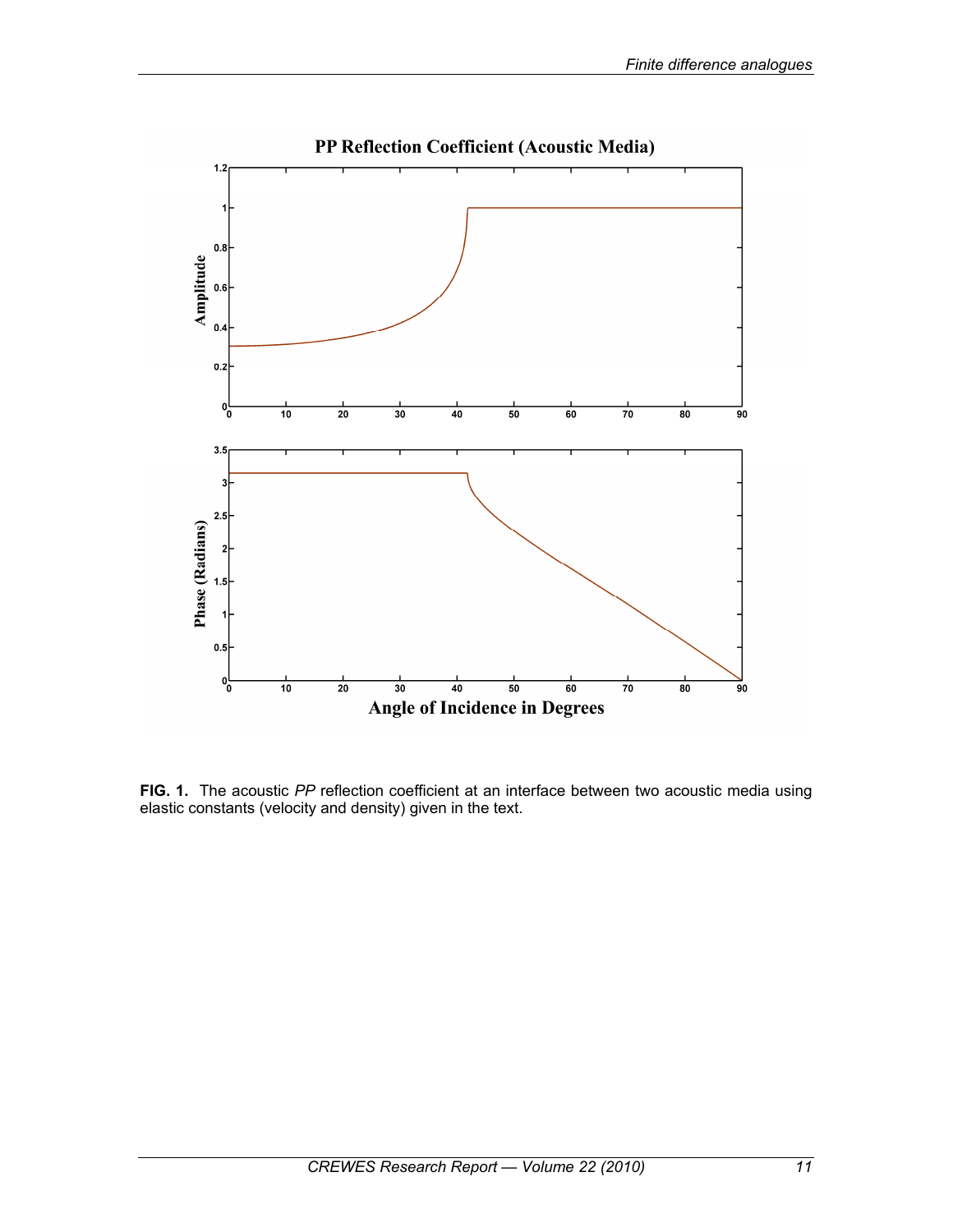

FIG. 2. The S<sub>H</sub>S<sub>H</sub> reflection coefficient at an interface between two elastic media using constants (velocity and density) given in the text.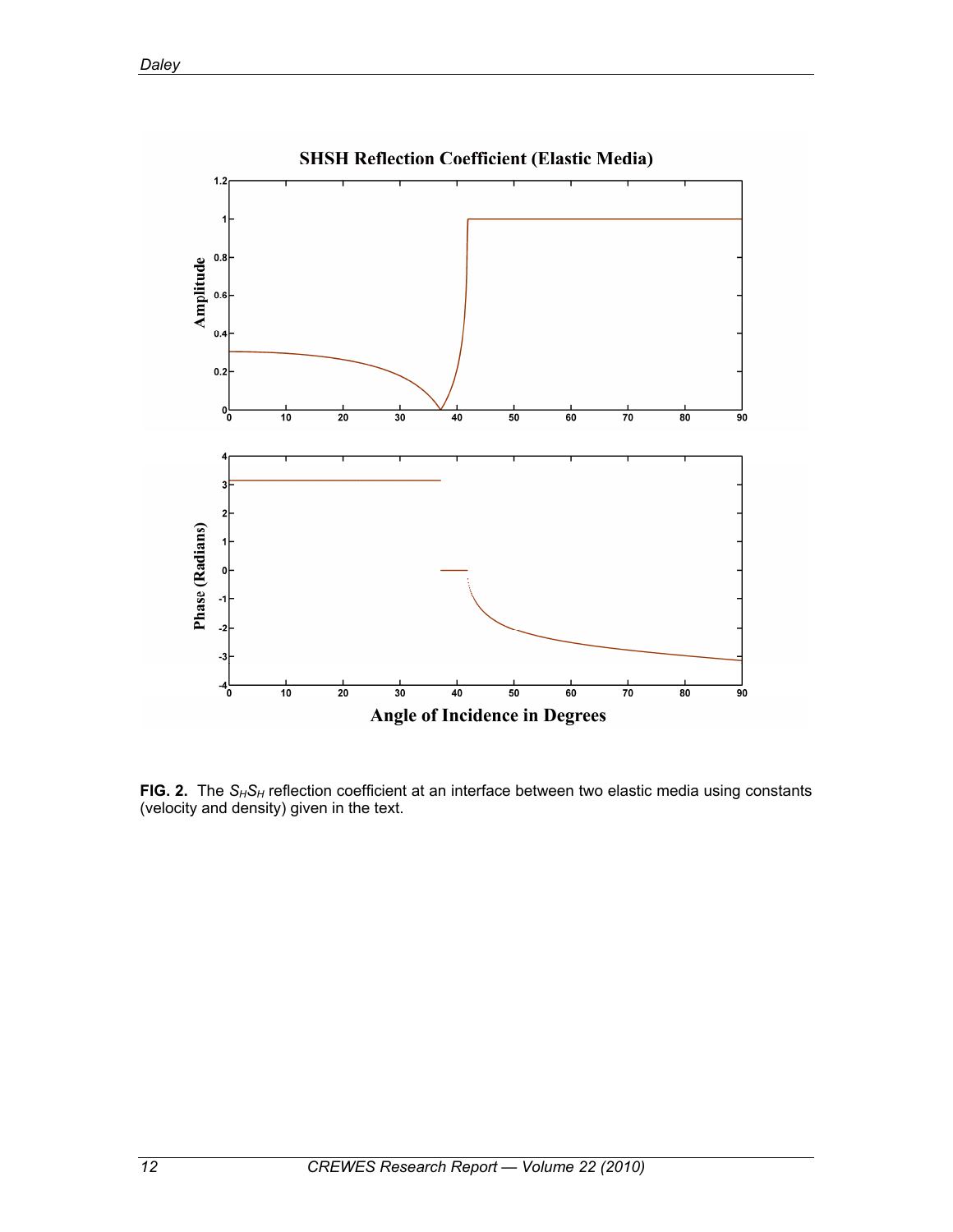

**FIG. 3.** The reflected *PP* arrival from an interface between two acoustic media. The critically refracted arrival cannot be seen, although some "ringing" at the appropriate offsets is apparent. This appears to be due to the finite difference analogue used.